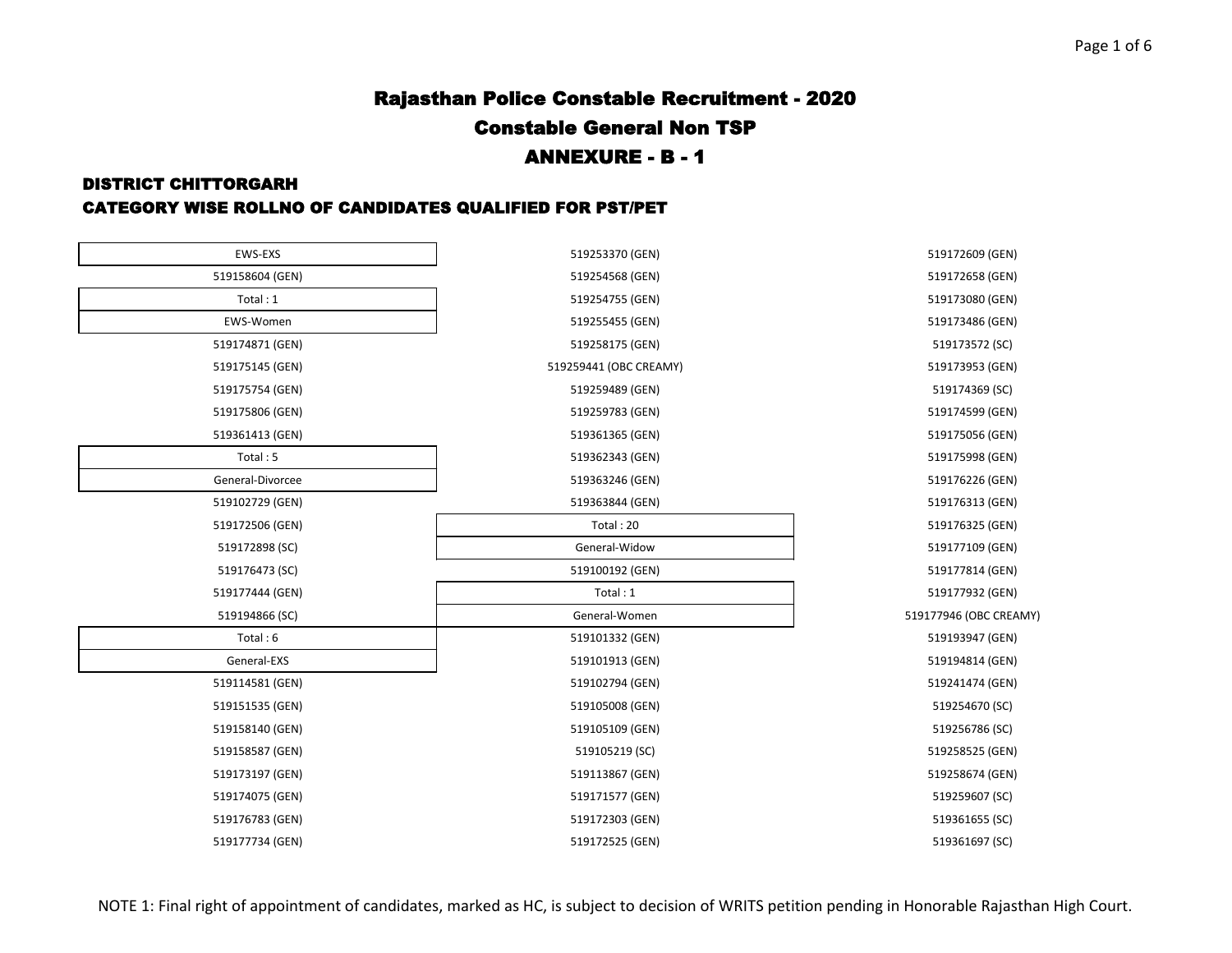### DISTRICT CHITTORGARH

| Total: 37                  | 519102459 (SC) | 519257681 (ST)  |
|----------------------------|----------------|-----------------|
| MBC-EXS                    | 519104956 (SC) | Total: 1        |
| 519254621 (MBC NON-CREAMY) | 519105481 (SC) | EWS-Male        |
| 519259011 (MBC NON-CREAMY) | 519172516 (SC) | 519100288 (GEN) |
| Total: 2                   | 519172787 (SC) | 519100712 (GEN) |
| OBC-EXS                    | 519173042 (SC) | 519100892 (GEN) |
| 519253499 (OBC-NON CREAMY) | 519173309 (SC) | 519100901 (GEN) |
| 519258657 (OBC-NON CREAMY) | 519173928 (SC) | 519101861 (GEN) |
| Total: 2                   | 519174106 (SC) | 519102219 (GEN) |
| SC-Divorcee                | 519175037 (SC) | 519105315 (GEN) |
| 519100091 (SC)             | 519175812 (SC) | 519105471 (GEN) |
| 519100558 (SC)             | 519175859 (SC) | 519113592 (GEN) |
| 519171865 (SC)             | 519176551 (SC) | 519113623 (GEN) |
| 519241470 (SC)             | 519176644 (SC) | 519113711 (GEN) |
| Total: 4                   | 519176763 (SC) | 519114047 (GEN) |
| SC-EXS                     | 519195018 (SC) | 519114213 (GEN) |
| 519159699 (SC)             | 519217876 (SC) | 519114217 (GEN) |
| Total: 1                   | 519252776 (SC) | 519126667 (GEN) |
| SC-Widow                   | 519252968 (SC) | 519126673 (GEN) |
| 519172402 (SC)             | 519258724 (SC) | 519126680 (GEN) |
| 519173386 (SC)             | 519259020 (SC) | 519151740 (GEN) |
| Total: 2                   | 519259853 (SC) | 519158190 (GEN) |
| SC-Women                   | 519259892 (SC) | 519159369 (GEN) |
| 519100768 (SC)             | 519260029 (SC) | 519172882 (GEN) |
| 519100813 (SC)             | 519364028 (SC) | 519175448 (GEN) |
| 519101270 (SC)             | Total: 29      | 519177043 (GEN) |
| 519101791 (SC)             | ST-EXS         | 519177972 (GEN) |

| Total: 37               | 519102459 (SC) | 519257681 (ST)  |
|-------------------------|----------------|-----------------|
| MBC-EXS                 | 519104956 (SC) | Total: 1        |
| I (MBC NON-CREAMY)      | 519105481 (SC) | <b>EWS-Male</b> |
| L (MBC NON-CREAMY)      | 519172516 (SC) | 519100288 (GEN) |
| Total: 2                | 519172787 (SC) | 519100712 (GEN) |
| OBC-EXS                 | 519173042 (SC) | 519100892 (GEN) |
| <b>(OBC-NON CREAMY)</b> | 519173309 (SC) | 519100901 (GEN) |
| 7 (OBC-NON CREAMY)      | 519173928 (SC) | 519101861 (GEN) |
| Total: 2                | 519174106 (SC) | 519102219 (GEN) |
| SC-Divorcee             | 519175037 (SC) | 519105315 (GEN) |
| 9100091 (SC)            | 519175812 (SC) | 519105471 (GEN) |
| 9100558 (SC)            | 519175859 (SC) | 519113592 (GEN) |
| 9171865 (SC)            | 519176551 (SC) | 519113623 (GEN) |
| 9241470 (SC)            | 519176644 (SC) | 519113711 (GEN) |
| Total: 4                | 519176763 (SC) | 519114047 (GEN) |
| SC-EXS                  | 519195018 (SC) | 519114213 (GEN) |
| 9159699 (SC)            | 519217876 (SC) | 519114217 (GEN) |
| Total: 1                | 519252776 (SC) | 519126667 (GEN) |
| SC-Widow                | 519252968 (SC) | 519126673 (GEN) |
| 9172402 (SC)            | 519258724 (SC) | 519126680 (GEN) |
| 9173386 (SC)            | 519259020 (SC) | 519151740 (GEN) |
| Total: 2                | 519259853 (SC) | 519158190 (GEN) |
| SC-Women                | 519259892 (SC) | 519159369 (GEN) |
| 9100768 (SC)            | 519260029 (SC) | 519172882 (GEN) |
| 9100813 (SC)            | 519364028 (SC) | 519175448 (GEN) |
| 9101270 (SC)            | Total: 29      | 519177043 (GEN) |
|                         |                |                 |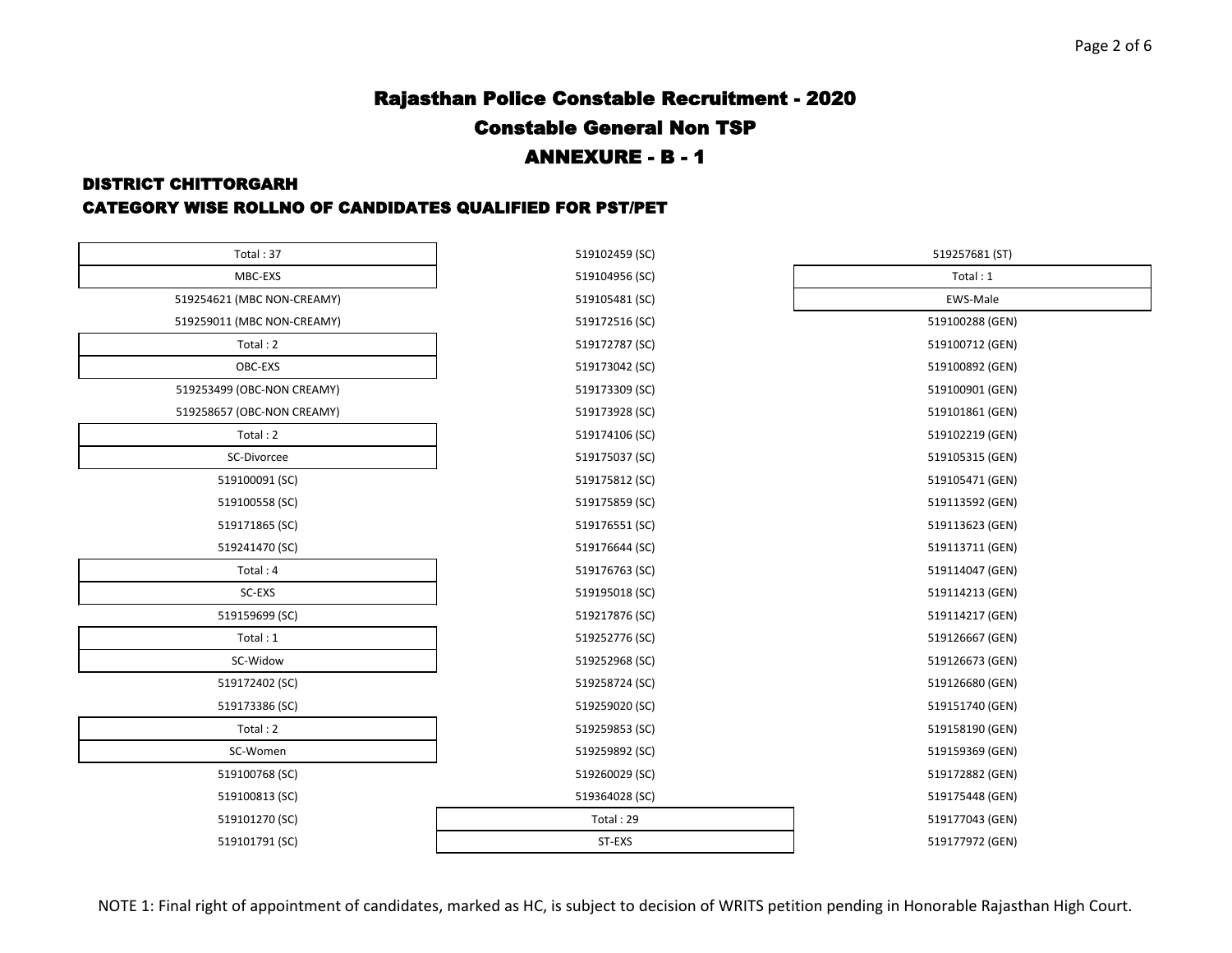## DISTRICT CHITTORGARH CATEGORY WISE ROLLNO OF CANDIDATES QUALIFIED FOR PST/PET

| 519252973 (GEN)            | 519105068 (GEN)            | 519173032 (GEN)            |
|----------------------------|----------------------------|----------------------------|
| 519256968 (GEN)            | 519105074 (GEN)            | 519173092 (GEN)            |
| 519362544 (GEN)            | 519105166 (GEN)            | 519173631 (GEN)            |
| 519363063 (GEN)            | 519113366 (GEN)            | 519174010 (SC)             |
| 519364229 (GEN)            | 519113371 (GEN)            | 519174311 (MBC NON-CREAMY) |
| Total: 29                  | 519113385 (OBC-NON CREAMY) | 519174392 (OBC-NON CREAMY) |
| General-Male               | 519113477 (SC)             | 519174718 (GEN)            |
| 519100120 (GEN)            | 519113571 (SC)             | 519174965 (GEN)            |
| 519100165 (GEN)            | 519113583 (GEN)            | 519175257 (SC)             |
| 519100344 (GEN)            | 519113864 (GEN)            | 519175513 (GEN)            |
| 519100370 (GEN)            | 519113942 (GEN)            | 519177706 (MBC NON-CREAMY) |
| 519100433 (GEN)            | 519113998 (GEN)            | 519177863 (OBC-NON CREAMY) |
| 519100519 (SC)             | 519114008 (GEN)            | 519178165 (SC)             |
| 519100743 (SC)             | 519114058 (OBC-NON CREAMY) | 519178221 (MBC NON-CREAMY) |
| 519101006 (GEN)            | 519114142 (GEN)            | 519178236 (GEN)            |
| 519101165 (GEN)            | 519114257 (MBC NON-CREAMY) | 519193258 (GEN)            |
| 519101551 (GEN)            | 519114382 (GEN)            | 519193696 (GEN)            |
| 519102020 (GEN)            | 519114423 (SC)             | 519193781 (GEN)            |
| 519102049 (GEN)            | 519114445 (GEN)            | 519193976 (SC)             |
| 519102435 (GEN)            | 519114481 (GEN)            | 519194034 (GEN)            |
| 519102539 (GEN)            | 519126786 (MBC NON-CREAMY) | 519194370 (SC)             |
| 519102654 (MBC NON-CREAMY) | 519151593 (SC)             | 519194471 (OBC-NON CREAMY) |
| 519102773 (GEN)            | 519158477 (GEN)            | 519194600 (GEN)            |
| 519102808 (GEN)            | 519158616 (SC)             | 519194693 (MBC NON-CREAMY) |
| 519102954 (GEN)            | 519158625 (GEN)            | 519217530 (GEN)            |
| 519104879 (MBC NON-CREAMY) | 519172902 (GEN)            | 519217570 (SC)             |
| 519104966 (GEN)            | 519173018 (GEN)            | 519217676 (SC)             |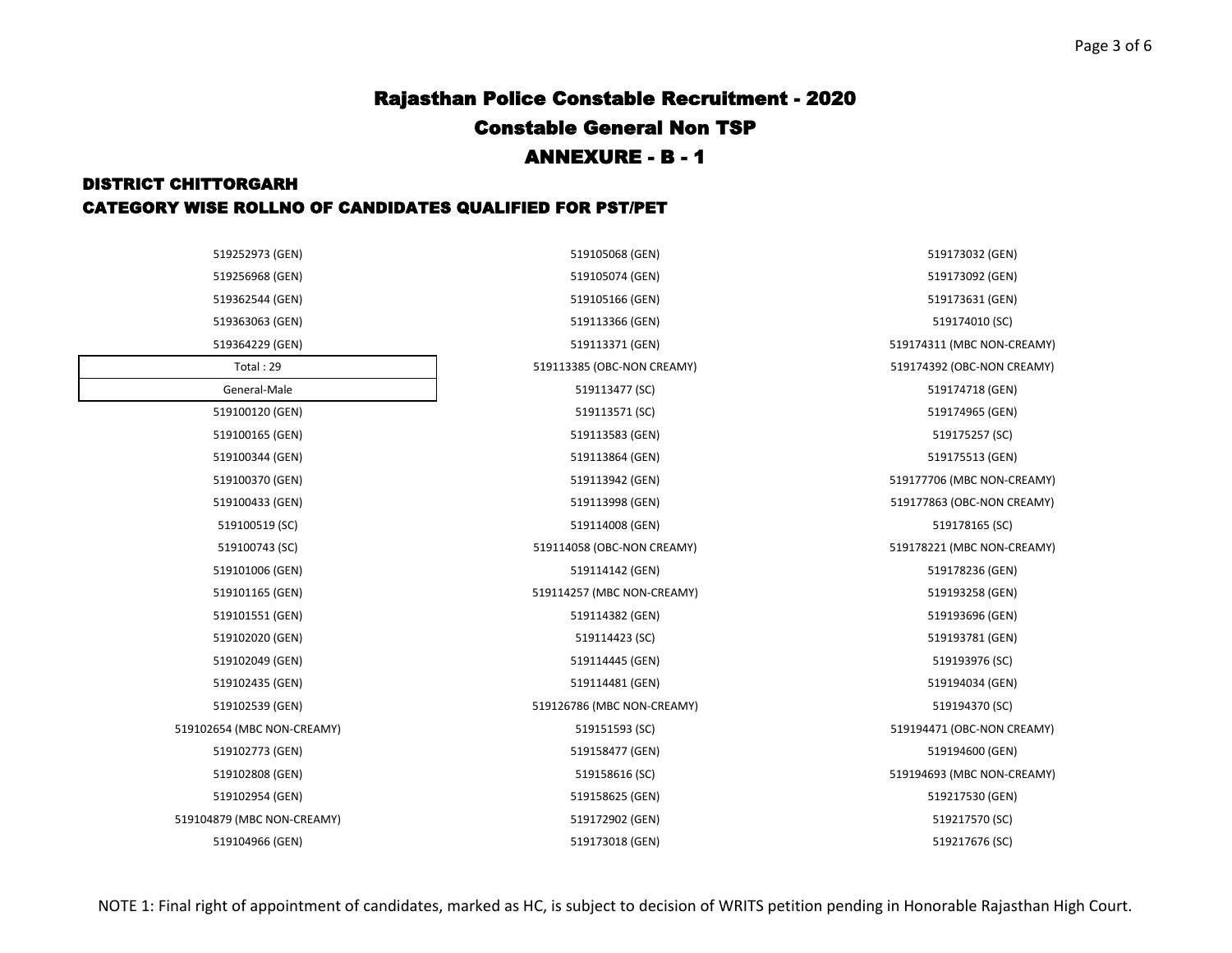## DISTRICT CHITTORGARH CATEGORY WISE ROLLNO OF CANDIDATES QUALIFIED FOR PST/PET

| 519228721 (GEN)            | 519361810 (OBC-NON CREAMY) | 519102338 (OBC-NON CREAMY) |
|----------------------------|----------------------------|----------------------------|
| 519241656 (GEN)            | 519361822 (OBC-NON CREAMY) | 519172955 (OBC-NON CREAMY) |
| 519241706 (GEN)            | 519362342 (GEN)            | 519173882 (OBC-NON CREAMY) |
| 519241789 (GEN)            | 519363001 (SC)             | 519176536 (OBC-NON CREAMY) |
| 519252661 (GEN)            | 519363061 (GEN)            | 519176983 (OBC-NON CREAMY) |
| 519252694 (OBC-NON CREAMY) | 519363347 (GEN)            | 519252858 (MBC NON-CREAMY) |
| 519252796 (SC)             | 519363737 (GEN)            | 519255031 (OBC-NON CREAMY) |
| 519253003 (SC)             | 519363894 (GEN)            | 519257023 (MBC NON-CREAMY) |
| 519254381 (GEN)            | 519364052 (GEN)            | 519259169 (MBC NON-CREAMY) |
| 519254525 (MBC NON-CREAMY) | 519364192 (OBC-NON CREAMY) | 519259288 (OBC-NON CREAMY) |
| 519254659 (SC)             | <b>Total: 111</b>          | 519260022 (MBC NON-CREAMY) |
| 519254697 (OBC-NON CREAMY) | MBC-Male                   | 519260111 (OBC-NON CREAMY) |
| 519254753 (GEN)            | 519100375 (MBC NON-CREAMY) | 519260300 (MBC NON-CREAMY) |
| 519254767 (MBC NON-CREAMY) | 519102265 (MBC NON-CREAMY) | Total: $13$                |
| 519254885 (GEN)            | 519104844 (MBC NON-CREAMY) | SC-Male                    |
| 519254889 (SC)             | 519105113 (MBC NON-CREAMY) | 519100115 (SC)             |
| 519255023 (SC)             | 519114031 (MBC NON-CREAMY) | 519100282 (SC)             |
| 519255089 (SC)             | 519176039 (MBC NON-CREAMY) | 519100693 (SC)             |
| 519255128 (OBC-NON CREAMY) | 519253358 (MBC NON-CREAMY) | 519100704 (SC)             |
| 519255153 (SC)             | 519255870 (MBC NON-CREAMY) | 519100707 (SC)             |
| 519255377 (GEN)            | 519256069 (MBC NON-CREAMY) | 519100767 (SC)             |
| 519258482 (GEN)            | 519256073 (MBC NON-CREAMY) | 519100898 (SC)             |
| 519258965 (GEN)            | 519259028 (MBC NON-CREAMY) | 519101081 (SC)             |
| 519259066 (GEN)            | 519259351 (MBC NON-CREAMY) | 519102115 (SC)             |
| 519259872 (SC)             | 519259880 (MBC NON-CREAMY) | 519102674 (SC)             |
| 519260013 (MBC NON-CREAMY) | Total: 13                  | 519104830 (SC)             |
| 519359938 (GEN)            | OBC-Male                   | 519104905 (SC)             |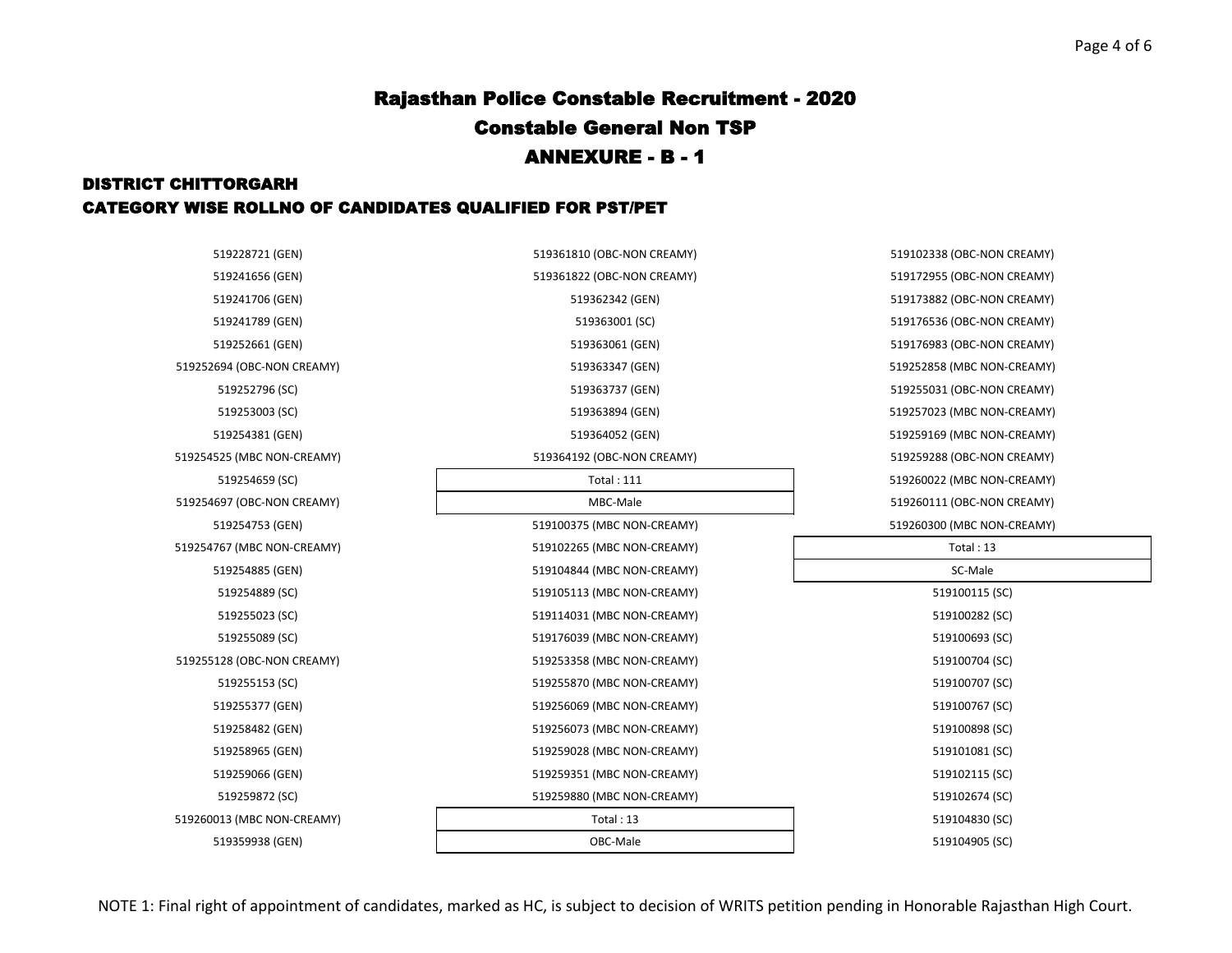#### DISTRICT CHITTORGARH

| 519104968 (SC) | 519178398 (SC) | 519256373 (SC) |
|----------------|----------------|----------------|
| 519105124 (SC) | 519193437 (SC) | 519256539 (SC) |
| 519113404 (SC) | 519193531 (SC) | 519256878 (SC) |
| 519113844 (SC) | 519193666 (SC) | 519258559 (SC) |
| 519114130 (SC) | 519194244 (SC) | 519259051 (SC) |
| 519114308 (SC) | 519194312 (SC) | 519259309 (SC) |
| 519114337 (SC) | 519194353 (SC) | 519259345 (SC) |
| 519114357 (SC) | 519194455 (SC) | 519259406 (SC) |
| 519114396 (SC) | 519194467 (SC) | 519259899 (SC) |
| 519114438 (SC) | 519194912 (SC) | 519260089 (SC) |
| 519158230 (SC) | 519195015 (SC) | 519260159 (SC) |
| 519171744 (SC) | 519217520 (SC) | 519260207 (SC) |
| 519171852 (SC) | 519217656 (SC) | 519260292 (SC) |
| 519171952 (SC) | 519241559 (SC) | 519361993 (SC) |
| 519173251 (SC) | 519241584 (SC) | 519362305 (SC) |
| 519173514 (SC) | 519241671 (SC) | 519362315 (SC) |
| 519174024 (SC) | 519241692 (SC) | 519362324 (SC) |
| 519174298 (SC) | 519252996 (SC) | 519362427 (SC) |
| 519174345 (SC) | 519253260 (SC) | 519362471 (SC) |
| 519175082 (SC) | 519253262 (SC) | 519362557 (SC) |
| 519175206 (SC) | 519253412 (SC) | 519362558 (SC) |
| 519175528 (SC) | 519254964 (SC) | 519362766 (SC) |
| 519175797 (SC) | 519255164 (SC) | 519362792 (SC) |
| 519176096 (SC) | 519255461 (SC) | 519362868 (SC) |
| 519177708 (SC) | 519255945 (SC) | 519362965 (SC) |
| 519177792 (SC) | 519256212 (SC) | 519363159 (SC) |
| 519178000 (SC) | 519256361 (SC) | 519363357 (SC) |